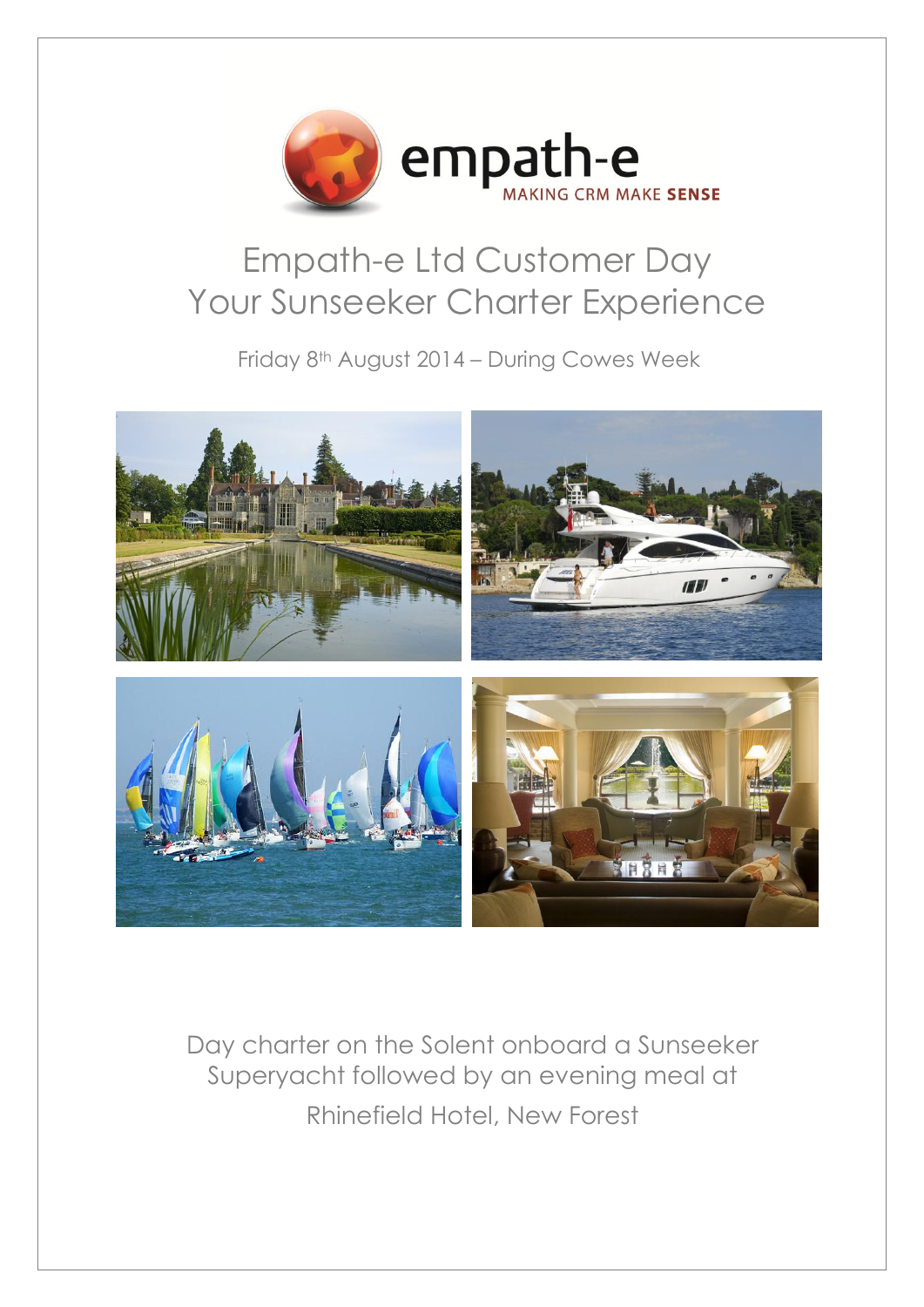



## *'Welcome onboard…'*

You will be welcomed onboard your Sunseeker by your Captain and Crew at 09:30 hours at Ocean Village Marina, Southampton.

After a continental breakfast and a short safety briefing, your Sunseeker will slip its mooring to

begin your cruise onboard this breathtaking vessel. You will head east towards Portsmouth, passing the impressive Napoleonic forts. The vessel will then enter Portsmouth harbour to take in the famous sights. As a haven for modern defence ships, submarines and vessels such as the HMS Victory, this historic naval harbour has plenty to see.

From Portsmouth you will cross the Solent water, heading towards the internationally renowned boating town of Cowes on the Isle of Wight. On berthing in the Yacht Haven, Pimm's will be served before being escorted ashore for lunch.

If time permits, you will have the opportunity to have a look around Cowes, and browse the unique selection of shops to be found there.



The event is being held during Cowes Week, one of the UK's longest running and most successful sporting events and is a key highlight of the British sporting summer. It has been held in early August every year since 1826. There will be plenty to see and the Solent will be alive with a mass of colour and other yachts with over 8,000 competitors and 100,000 visitors to Cowes during the event<sup>o</sup>



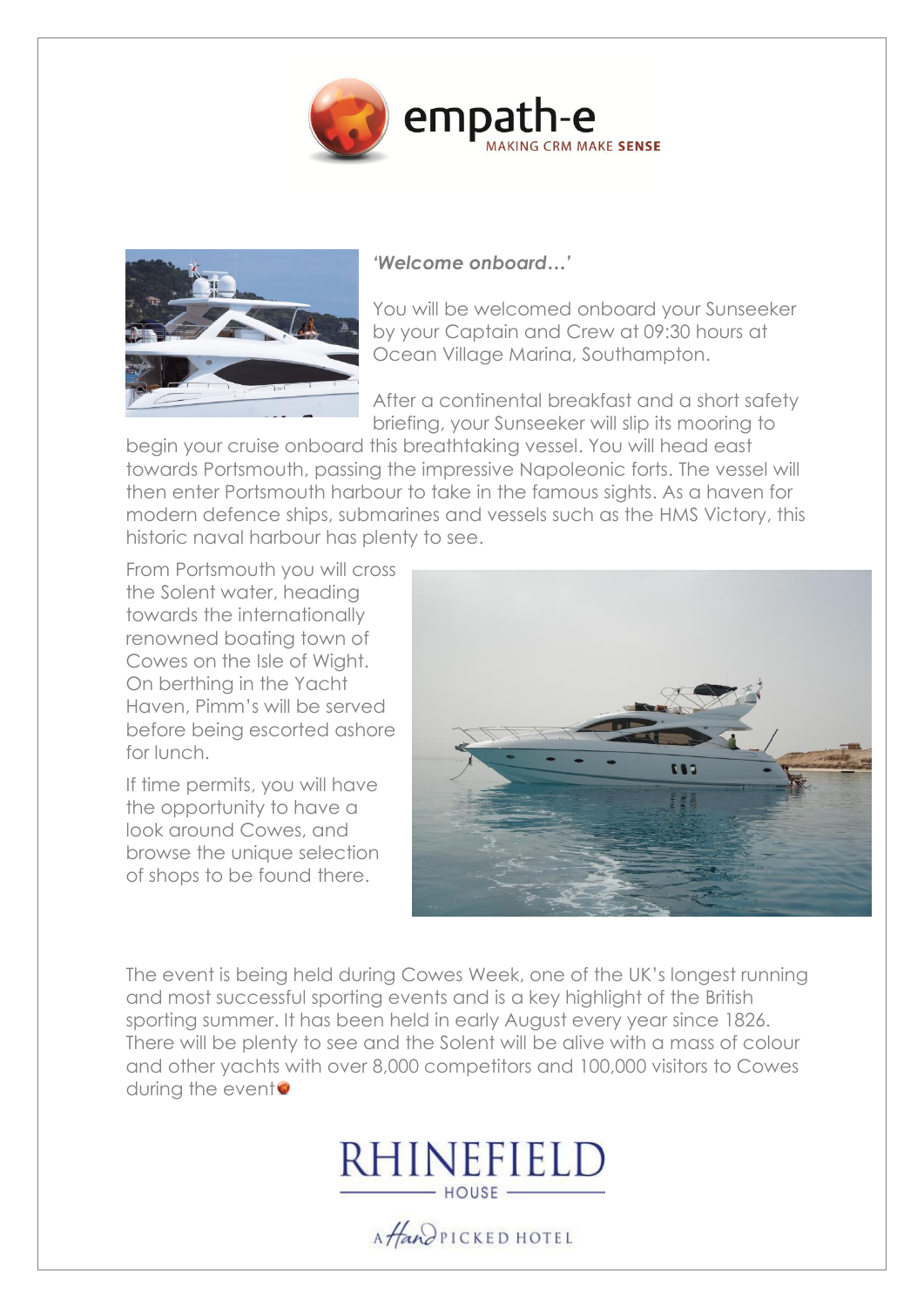

After lunch your vessel will cut across the Solent water to picturesque Lymington. Upon arrival at the marina, your crew will serve afternoon tea on the flybridge.

At 17:00 cars will arrive at the boat to transfer you to Rhinefield House Hotel.

## *'Luxury Country House Hotel…'*

Set deep in the New Forest National Park, among tall conifers and scented pines, Rhinefield House is one of the grandest New Forest hotels. Built in 1887 Rhinefield House is situated over a mile and a half from the main road, the hotel offers 50 bedrooms, an outdoor pool, a small indoor leisure facility and a spa pool

Once driven up the long sweeping drive way of the Rhinefield estate you will be welcomed at the main house by one of the hotels representatives.





For those of you staying overnight you may check-in where you will have the opportunity to freshen up in your private suite.

Pre-dinner cocktails will be served in the drawing room of the main house at 19:00. At 20:00 you will be escorted to your private dining room

**Please note:** Smoking is not permitted onboard the vessel. The overnight stay is not included in the event and is at the guest's discretion. All overnight guests are therefore politely requested to settle their own account upon departure from Rhinefield.